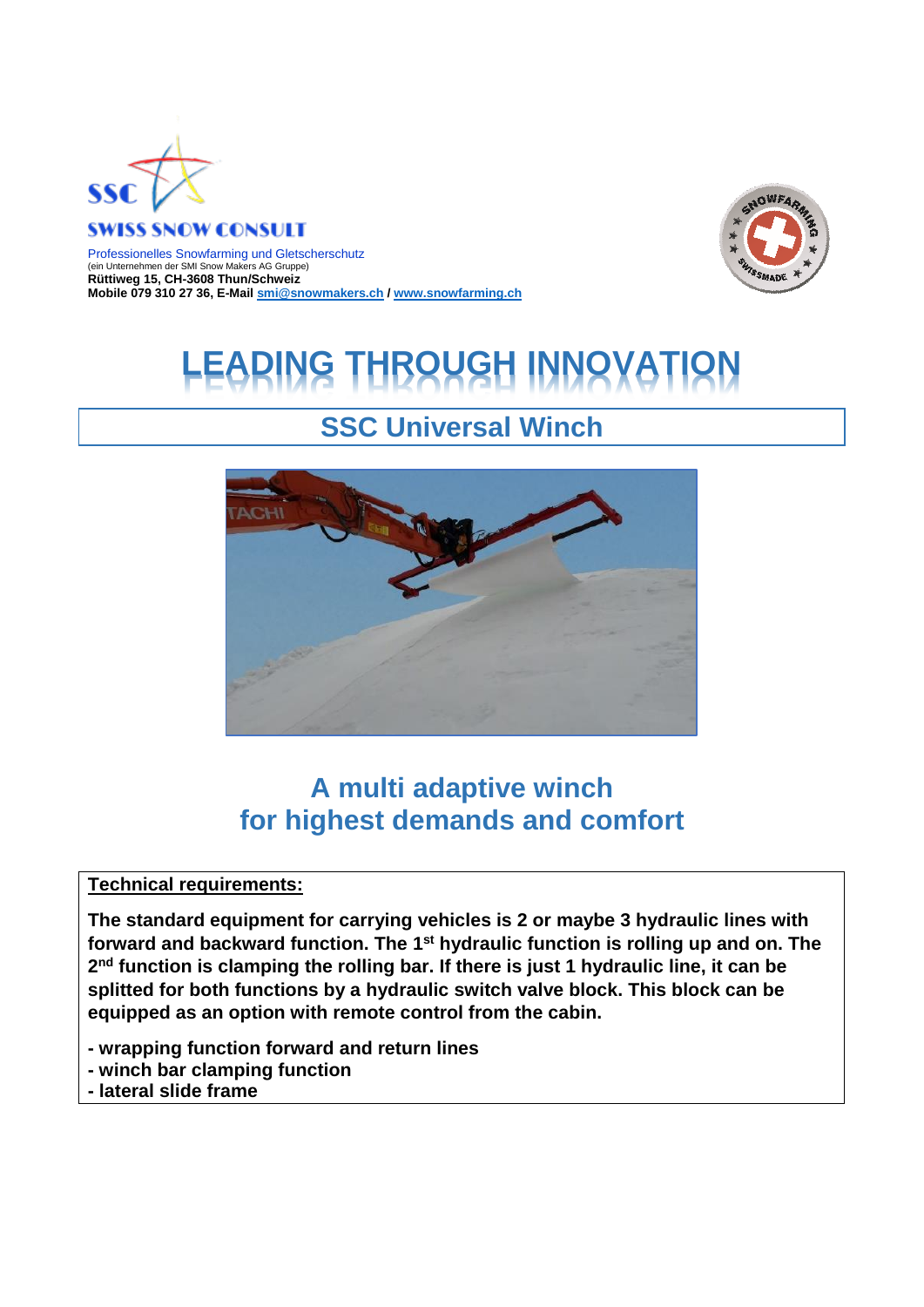#### SSC Universal winch consisting of:

- Connecting frame to be assembled onto the front lift of the groomer (Kässbohrer, Prinoth). Optional additional connections for digging machines or other communal vehicles like tractors, etc.
- Hydraulic cross slide frame, support tube with 2 laterally adjustable support arms to couple the foil support tubes.
- Hydraulic system, operable from the operator's cabin, consisting of: Hydro motor with valve block and control box with 2 potentiometers for speed regulation and pressure regulation of oil engine.
- Dualsided hydraulic locking of rolling bar mounting.
- Hydraulic switching on or off of hydraulic drive motor

## **Technical data**

- Non-woven material roll width max. 6'000 mm
- Roll diameter max. 1'000 mm
- 
- Weight approx. 650 kg
- Lateral displacement  $+/- 250$  mm

• Rolling bar aluminium 80/80/x5, length max. 6'500 mm

### **Oil quantities and connections**

- 
- 
- 

• Hydraulic drive for non-woven rolls double-acting min. 30 liter/min. 180 bar • Clamping operation double-acting min. 15 liter/min. 180 bar If desired lateral slide frame double-acting min. 15 liter/min. 180 bar



**A co-production of SMI Snow Makers AG group with Zaugg AG Eggiwil, development and production of technically well-equipped devices**